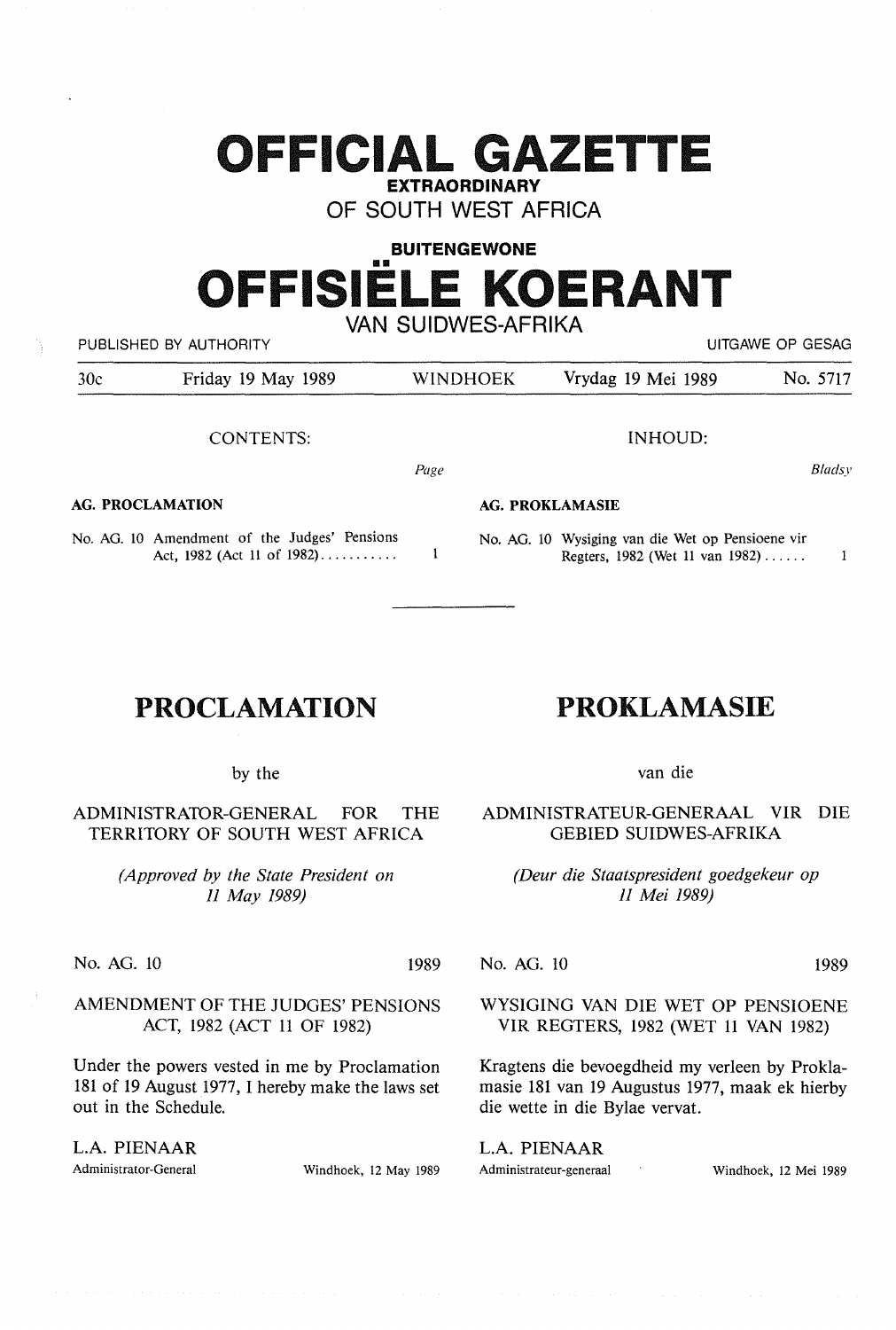#### **SCHEDULE**

*Amendment of section 1 of Act 11 of 1982* 

1. Section 1 of the Judges' Pensions Act, 1982 (hereinafter referred to as the Act), is hereby amended by the deletion in the definition of "gratuity" of the expression "or  $(3)$ ".

*Amendment of section 2 of Act II of 1982* 

- 2. Section 2 of the Act is hereby amended -
- (a) by the substitution for paragraph (b) of subsection (1) of the following paragraph:
	- **"(b)** a gratuity which in **respect** of **each**  office **held by** him **during** his pensionable service shall be calculated in accordance with the formula -

D x 2 **x E**  15

in which formula -

- D represents the pensionable emoluments applicable to the office concerned at the time of such a judge's retirement **from** office;
- E represents the period of pensionable service of such a judge in the office concerned, but not exceeding 20 years."; and
- (b) by the substitution for subsection (3) of the following subsection:

" (3) The amount of a gratuity payable to a judge in terms of subsection  $(l)(b)$ shall not be less than his highest pensionable emoluments during the period of his pensionable service and not exceed three times **such** highest pensionable emoluments.".

### BYLAE

*Wysiging van artikel 1 van Wet 11 van 1982* 

1. Artikel 1 van die Wet op Pensioene vir Regters, 1982 (hieronder die Wet genoem), word hierby gewysig deur in die omskrywing van "gratifikasie" die uitdrukking "of (3)" te skrap.

*Wysiging van artikel 2 van Wet II van 1982* 

- 2. Artikel 2 van die Wet word hierby gewysig -
- (a) deur paragraaf (b) van subartikel (1) deur die volgende paragraaf te vervang:
	- "(b) 'n gratifikasie betaal wat ten opsigte van elke amp deur **horn** tydens sy **pen**sioengewende diens beklee ooreenkomstig die formule -

$$
D \times 2 \times \frac{E}{15}
$$

bereken word, in **welke** formule -

- D die pensioengewende verdienste voorstel wat ten tyde van so 'n regter se aftrede aan die betrokke amp verbonde is;
- E die tydperk van pensioengewende diens, maar hoogstens 20 jaar, van so 'n regter in die betrokke amp voorstel."; en
- (b) deur subartikel (3) deur die volgende subartikel te vervang:

" (3) Die bedrag van 'n gratifikasie ingevolge subartikel (1)(b) aan 'n regter betaalbaar, bedra nie minder nie as sy hoogste pensioengewende verdienste gedurende sy tydperk van pensioengewende diens en nie meer nie as drie maal sodanige hoogste pensioengewende verdienste.".